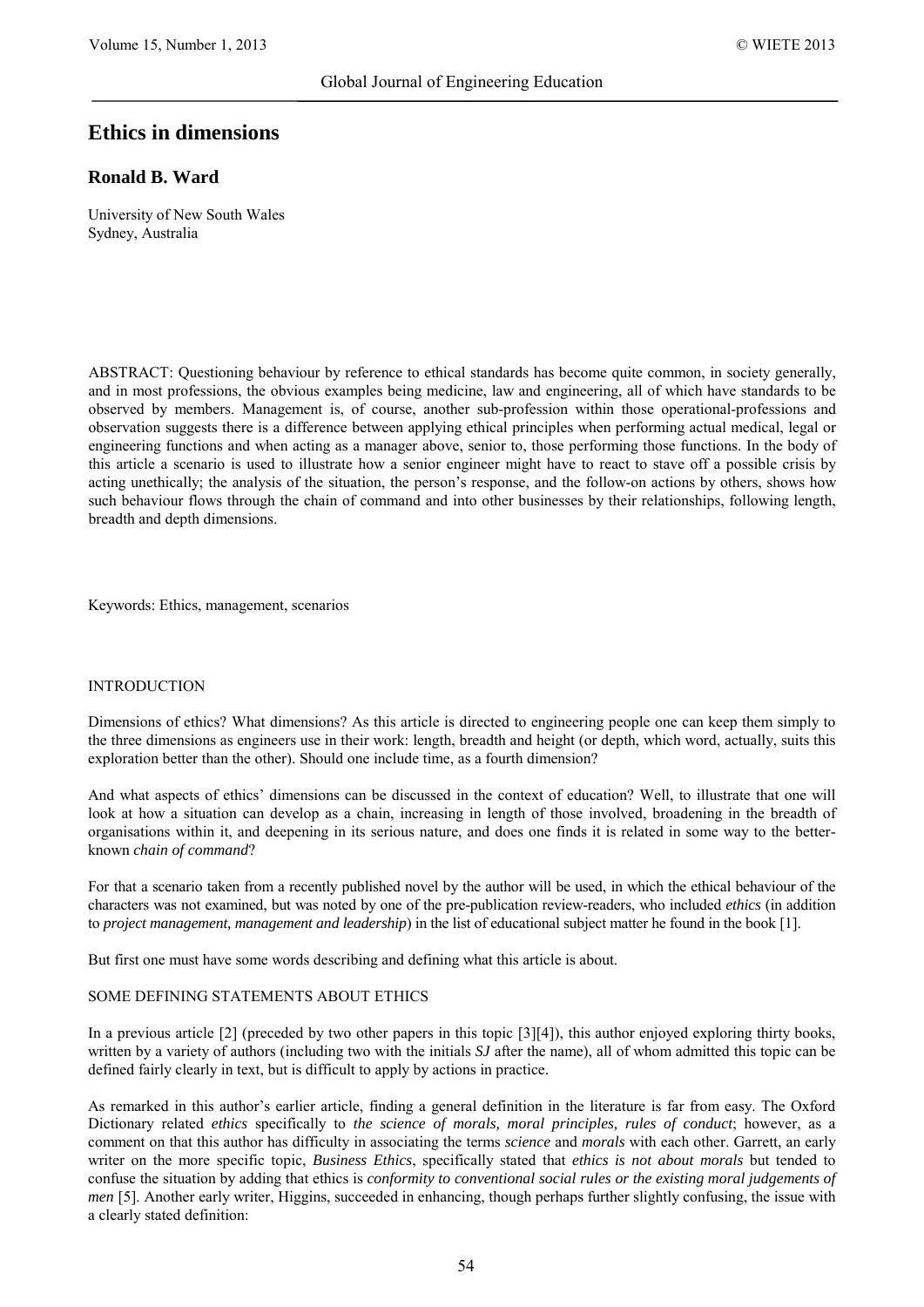*Ethics is the philosophical science which establishes the right or moral order of human acts, that is, in the light of first principles ethics establishes the absolutely necessary norms of free acts whose realization in practice truly makes us men* [6].

Garrett and Higgins were both members of the SJ and it is curious to note that both referred only to *men* in their definitions. One may, should, must, assume they included both genders and, therefore, by their using the word *men* they meant *human*.

A more modern source (Wikipedia) also refers to *morals* in its definition.

As before, one may conclude only that what is in ethics as a philosophy (or as whatever one takes it) provides a standard of behaviour, which should be followed for the good of humanity generally. Now, how is this presented, interpreted for engineers?

#### ETHICS FOR ENGINEERS

In the previous article four references on engineering ethics were reviewed [2]; all of which covered much the same ground. The most important reference, here, in this present context, is the ethics policy for members of the Institution of Engineers, Australia. Being a uniform national body, the IEAust has possibly beaten the Americans by providing a *Code of Ethics*, which should be followed by all professional engineers. The 1994 edition was comparatively brief, containing nine *Tenets*, which members were committed to uphold. The version then-current in 2004 (from the Web site) was very similar, with a few additions and alterations, the most significant alteration being changing *shall* to *should* in all the paragraphs which indicate acceptable behaviour, making what was *mandatory* now *preferable*. The now-current version (also from the Web site) is a different format and begins with this preamble:

*As engineering practitioners, we use our knowledge and skills for the benefit of the community to create engineering solutions for a sustainable future. In doing so, we strive to serve the community ahead of other personal or sectional interests. Our Code of Ethics defines the values and principles that shape the decisions we make in engineering practice. The related Guidelines on Professional Conduct provide a framework for members of Engineers Australia to use when exercising their judgment in the practice of engineering. As members of Engineers Australia, we commit to practise in accordance with the Code of Ethics and accept that we will be held accountable for our conduct under Engineers Australia's disciplinary regulations* [7].

That has followed by four sections, headed: 1. Demonstrate integrity; 2. Practise competently; 3. Exercise leadership; and 4. Promote sustainability, each of which has sub-headings, each expanded in the Guidelines on Professional Conduct.

In essence, the *Code of Ethics* defines the values and principles that shape the decisions engineers make in engineering practice, and the Guidelines on Professional Conduct provide a framework for members of Engineers Australia to use when exercising their judgment in the practice of engineering and the management of engineering practice.

#### AND NOW ABOUT SCENARIOS

In its original use, this word described the outline of the plot of a play, and in written form was attached to a convenient curtain or other surface for reading by those involved. It is commonly used nowadays to describe a series of future events, based on follow-through from an initial action, the concept being: *If we do this... then, that will happen*. Therefore, a *scenario* is not based on certainty, not really even on probability alone, but on a logical understanding of *what can happen*, that is, on *possibilities*, juggled into *perceived probabilities* by the person preparing the scenario.

The developed statement of a scenario, therefore, requires an understanding of the existing situation and knowledge of how this may impact on future events. Unfortunately, that involves a paradox, one cannot *know,* in the usual meaning of that word, those future events, what must be done is imagine those logical follow-ons from the present (a mental ability strong in some people and almost missing in others), then, present them as knowledge ... even though they have not yet happened ... and may never happen.

The two scenarios, which commonly get attention are the *best case* and the *worst case*; of these the latter is the one on which business executives focus because it is the one to be avoided as much as possible. Two processes have been used to look at worst case possibilities, the Delphi technique to develop what may happen from some starting point and the Hazop procedure to avoid catastrophic events in hazardous industries. Both serve their purpose; curiously, there is a major difference between them, Delphi uses opinions from separated and independent experts, whereas Hazop uses an assembled committee.

So, now, to this scenario, for examination of ethical behaviour.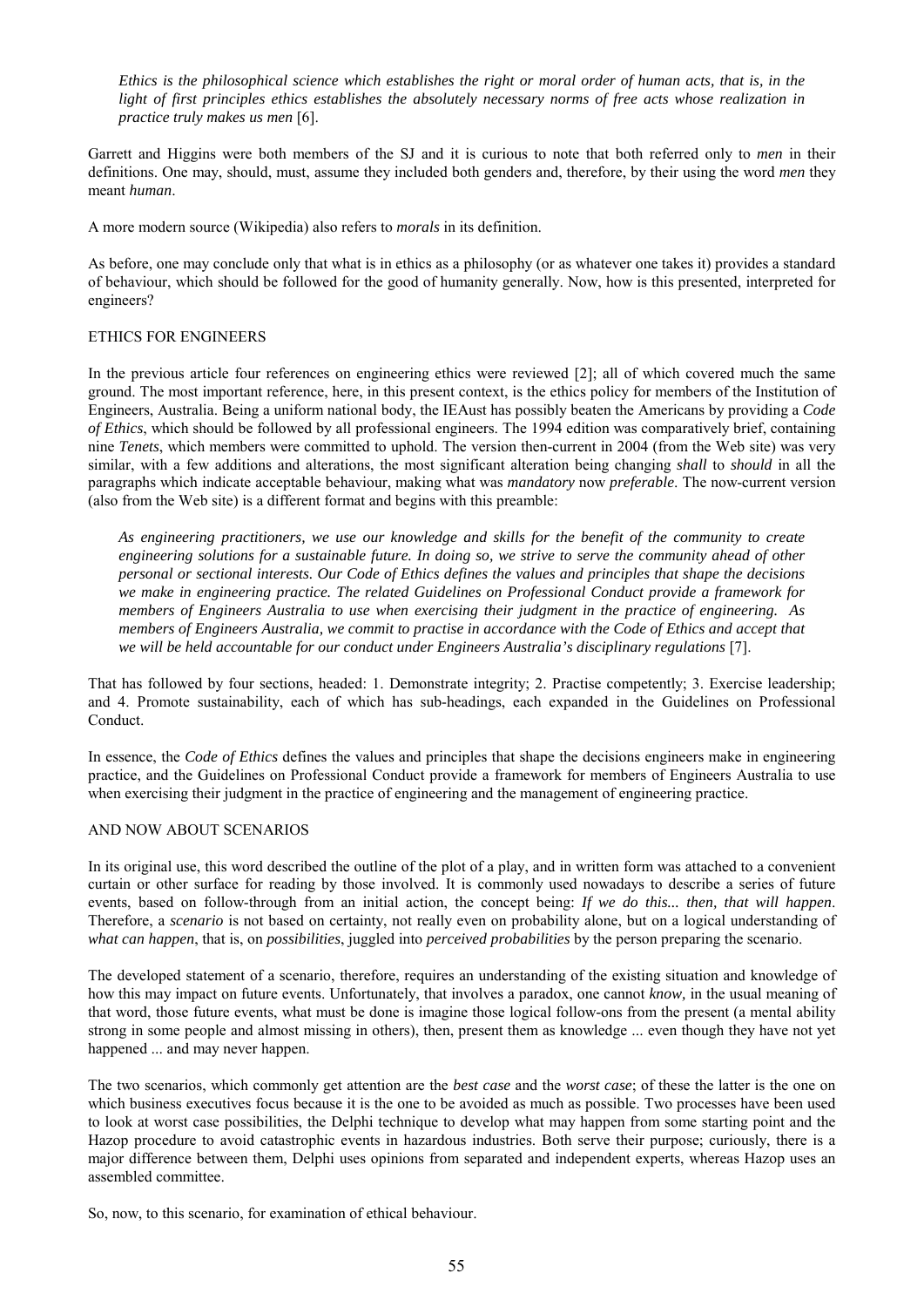#### THIS SCENARIO

Briefly, the starting-point in this scenario involves a large, highly-successful-in-the-past, but now old and running-down company, in which the chief executive has decided to try to bring in new life by approving a project, in which people could develop as a new generation of managers, located well distant from the head office and, thus, uncontaminated by the general sloth caused by decades of management inbreeding.

Unfortunately, an accident at the project results in a fatality. Circumstances lead to possible prosecution of the company by government authorities, and civil action by unions acting for the deceased's family against the company and several employees.

On hearing this news, the chief executive is immediately concerned about how these actions may affect the project's success, not only its physical completion but the company's rejuvenation, all part of a *worst case scenario*. So, he instructs the company's legal director to prevent any problem from arising, expressed obliquely but firmly.

The legal director follows her boss's directions by contacting the senior partner of the law firm acting for the company at the project site and passes on the instructions, adding that only he should be involved in the work, no-one else should know of it, and there is no limit to expenses which might be incurred. In reply the lawyer accepts all this and said they would invoice in two parts, one for their work, and one via a separate account for expenses.

The lawyer has agreed to do the work but nothing specific is written into the narrative to tell how he proceeds, there are only indirect indications that the lawyer is following instructions, such as his attending preliminary hearings with the government department concerned with industrial safety. Work on the project continues, and as the weeks go by the busy project people occasionally wonder what is going on, is the government department getting ready to act? Is the union only waiting for successful prosecution before confirming the civil action? There is no word concerning either anything happening or the whole matter being dropped. In the words of the government inspector involved: *...nowt*; and as an afterthought he added: *Zilch. Nada. Nothing, visual or audio. No documents, no talk. Silence. Officially. Not one word.*

Here, in order to further expand the scenario, one has to release two incidents from the sequel (as yet unpublished) to the above novel.

At a much later date, another company director has opportunity to meet the lawyer and quiz him about what might be happening, but is unable to get more than confirmation that what is going on is *in confidence*; the lawyer cannot talk about any details, much to the annoyance of the inquisitive director. And later still, the company's finance director discovers the existence of a very large payment to the law firm ... for unspecified expenses, approved for payment by the chief executive.

#### ANALYSIS

As a preliminary comment, the author states emphatically this is pure fiction and is not at all in any way based on history. It is simply a follow-through from the starting point: the accident, an event preceded by the importance of the project, so the reasoning is: *given that event and background, the CEO will act. How? Let's go from that...*

First, one needs to note the events leading to the accident and, as is often the case, the circumstances involved a series of pre-events, none individually important but together making up the background. The beginning came from the government's environment department required a pit being built to treat surface run-off water, a job not in the originallyapproved (and cost-estimated) project, hence, added on. The principal contractor took it on, but needed help with its planning and supervision, and because all the company's full-time people claimed they were too busy to look after this extra job, so partial supervision was given to a junior engineer, a student employed for a work-experience semester. In excavating the pit an employee of a sub-contractor hired by the project's principal contractor acted contrary to instructions given by the junior and that led to his death.

Question: did the senior engineer act ethically when he appointed the junior to this sub-project? (One can imagine him saying: *Hey, it's only a hole in the ground, some concrete, all being done by the principal contractor, they're responsible for getting it done, you only plan the work and monitor progress...*). But this is a serious question. One can only answer: juniors have to learn-by-doing, and in this case the junior did learn something of value (disclosed in the sequel). It is reasonable to conclude the appointment was *normal*, neither ethical nor unethical, merely the way things go on.

Second, now the accident has happened, one has the chief's instructions. Although expressed obliquely, in such a way the legal director had to work out what he meant by conferring with another director (sworn to secrecy), readers of this story conclude readily that the chief's meaning was: *Find out who to pay, and get that done*.

Question: is that an ethical action? Most of us know this sort of action occurs in our society, indeed, has occurred for centuries. Cynics say this is only unethical if one breaches the eleventh commandment, if one is found out, which seems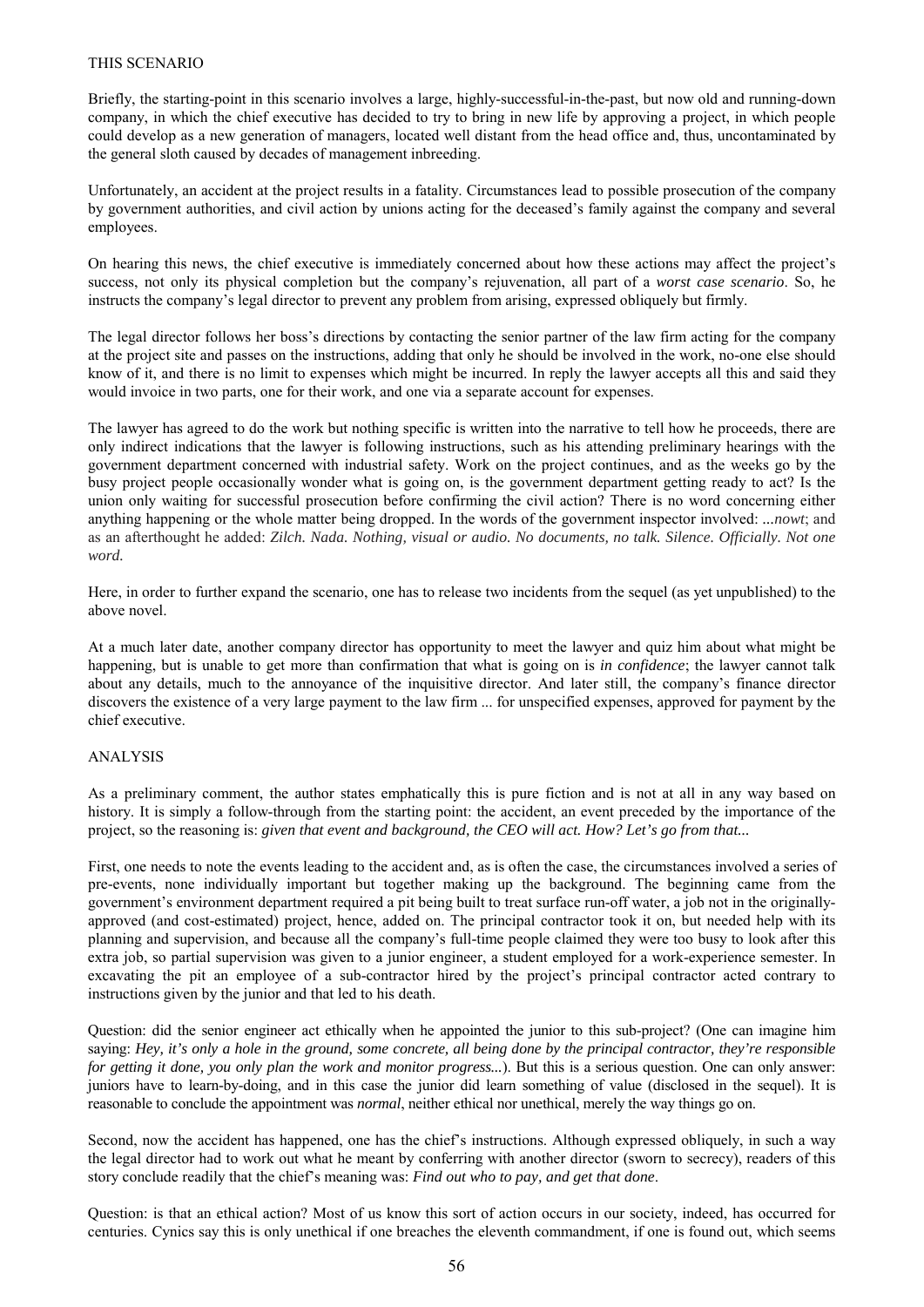to have become much easier with today's technology, on the contrary straight-minded folk will say it is wrong no matter whether revealed or successfully hidden. And in this case? One must agree the chief has acted unethically, but is battling against time and entrenched stagnation, trying to bring new life into his organisation, to save the company from a destructive take-over or worse, which would affect the lives of many hundreds of employees, and shareholders, and other stakeholders, suppliers and customers, via the company's businesses, and so on, and so on ... all features of a possible worst case he can imagine.

The argument, which excuses this behaviour is the relationship between *means* and *ends*, and is another feature of understanding ethics, summed up obscurely by Garrett:

*If both the means and the end I am willing are good in and of themselves, I may ethically permit or risk the foreseen but unwilled side effects if, and only if, I have a proportionate reason for doing so* [4].

This is expressed in a somewhat complex manner but essentially his point may be stated as: if *I'm doing something with a* good *intention, using an ethical process or procedure, and expect to attain a* good *result, then I can allow parallel or intermediary undesirable events to happen, provided I have good intentions overall*. This is the *greater good* philosophy, if the result is *good*, then, a *bad* action to achieve that result is acceptable. Many historical events have been based on this philosophy and it seems society accepts it to some extent, but logical-minded engineers and managers might require the *means*, *end* and *unwilled side effects* to be quantified before accepting any particular action-path. In this scenario one might assume the CEO quantified the number of zeros, which might be required to complete the chain of events he was initiating.

Third, the legal director has taken over, has worked out what to do and has accepted the task.

Question: is that action unethical, when it is by accepting an unethical task given by a superior? This is more complicated than the second situation above; while one may agree the CEO's action is unethical, it was the result of his personal decision made for a *good* purpose. If that decision is passed on to another for subsequent action, and acted upon, is that downstream action also unethical?

However, one may ague this point, there is plenty of history in the last century to provide the affirmative. The most telling example comes from the War Crimes trials after the Second World War, during which many claimed they were *only following orders* when they killed others, including civilians ... the paradox being killing another combatant is allowed, killing a civilian can put one in front of a judge.

In this hypothetical, fictional, scenario which, perhaps, is similar to what may sometimes happen in the real world, one must argue the legal director's following-on action was unquestionably unethical.

Fourth, one then has the senior partner of the law firm who is performing the work he has been given. There is, nowhere in the novel, any statement of what happens, this is left to the reader's inductive imagination and several pre-publication readers did figure out that the lawyer found the right person or persons to pay, so the whole matter would drop out of sight and be forgotten. (Curiously, one reader did not get that, at all.)

Question: assuming the above occurred, is the lawyer's action unethical?

Actually, a decidedly moralistic person would rate the lawyer as more sinful than the legal director, because he is not only paying those involved to hush-up the matter, but he is also being paid for doing that ... all unethical behaviour for a person who is a servant of the legal system.

However, he did act correctly at a later time by refusing to be drawn into revealing information when quizzed by the other, visiting, director. This comes back to the problem of analysing behaviour when a person follows orders, in this case non-disclosure. The lawyer was confronted by a senior company employee requesting information, but he acted as he had been instructed, and that was, most certainly, ethical behaviour.

Fifth: what about those who received (the assumed) payments? Government employees? Union officials? Victim's family? Who knows how many? The *expenses* mentioned in the sequel are not quantified, but enough is inferred to make the finance director flinch and ask questions, and anyone involved with such organisations will realise an event like a fatality does involve many people, *all of whom, in this scenario, are acting unethically by being paid to forget what they know.*

Is there anyone else? Yes, there is.

Sixth, one must consider the project people, those in the principal contractor, the subcontractor, and the *down-stairs* people in the government department involved with ensuring industrial safety and investigating accidents.

Weeks pass and what are they doing? They wonder what is going on. But do they try to stimulate action in the interests of achieving justice? To determine what and who was at fault for what happened, and providing funds, insurance payout,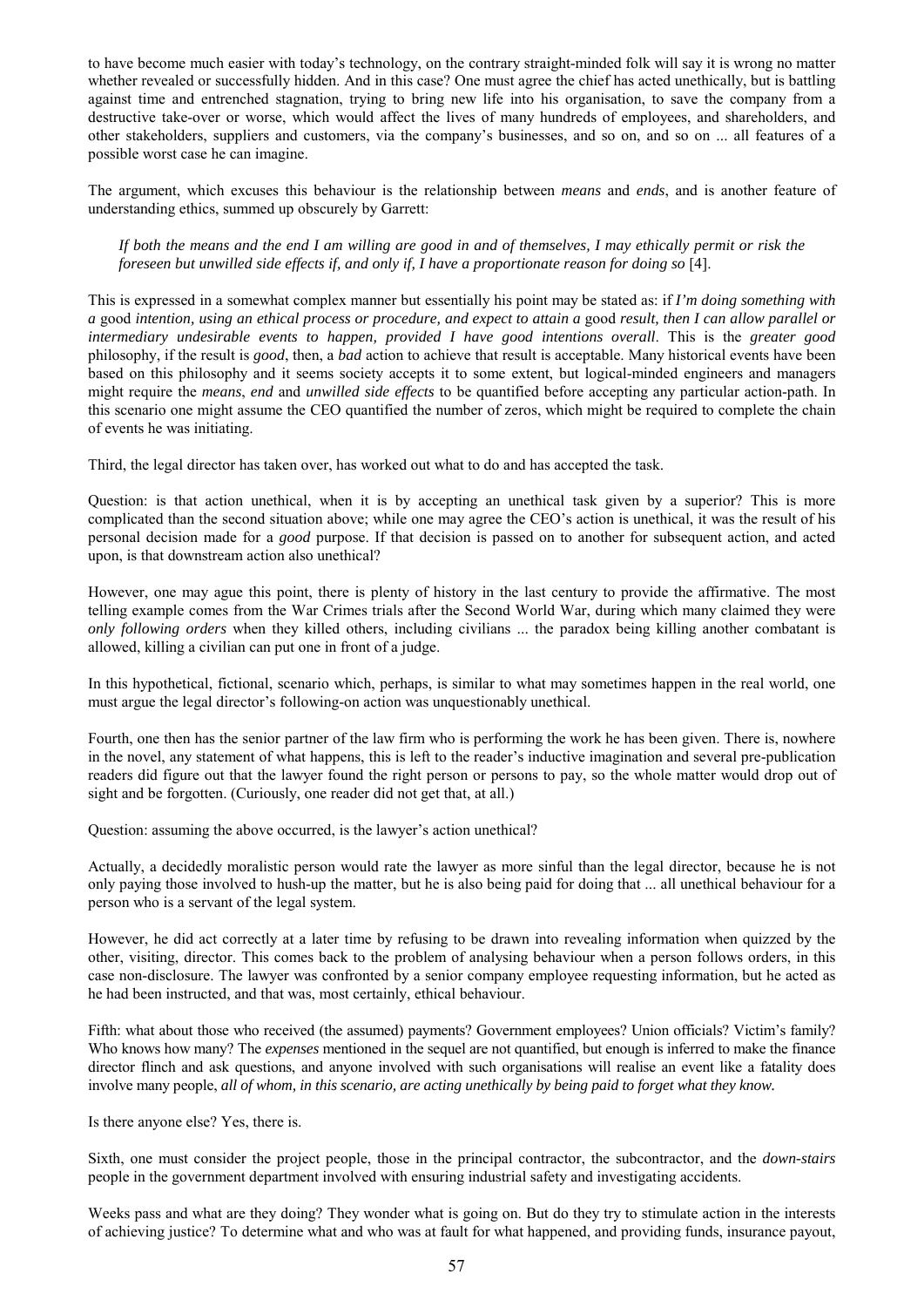for the victim's family? (As outsiders, readers, they may figure the family could well be among those paid out of the *expenses* but the characters in the story do not know that.)

The project people would say: *It's nothing to do with us, it's outside our area of responsibility, it's head office business, our job is to get this project finished and operating*. The contractor and sub-contractor would say: *It's not our problem*, pointing a finger at each other, *it's your problem,* our *problem is to get this work finished and make a profit.* All have been holding their breaths for weeks, fearing prosecution and persecution, just slightly relaxing progressively as nothing happens.

To complete the picture, the *down-stairs* government department people would say: *Making these decisions is not in our job description, the bosses upstairs make these decisions on what's to be done and hand them down to us*.

One may hear the sound of hands being washed, dried and aired. Is such neglect unethical?

Such a concern only for one's own level or area of concern may be appropriate and, indeed, it is usual, alternatively one may say, it is an avoidance of responsibility for truly ethical behaviour. And, for justice.

#### JUDGING BY OUR CODE OF ETHICS?

This comparison is neither logical nor relevant because the novel's milieu is set some time in the future, in a hypothetical time of a world government influenced strongly by religion, but to round off the above, let as see how the characters match up to our today's code ... the only relevance being the CEO has risen to his position through the professional engineering path.

Well, one may argue he has used his *knowledge and skill for the benefit of the community* but he had strong personal reasons, in parallel, for his action. Did he *demonstrate integrity*? Rather doubtful, he acted independently and required *keeping it all quiet*. He certainly displayed competency by acting promptly and effectively, and also leadership by pointing the direction action must take ... while allowing the person following to interpret instructions. Sustainability, here, cannot be judged, it does not come into the matter.

Altogether, then, one has to conclude this CEO did not follow the IEAust Code of Ethics. But what he did was intended to result in a *greater good*, so does that count for something positive? No, unfortunately, the Code does not recognise the *greater good* scheme of things possible. When the Code is next revised should a Jesuit be on the committee? Those rather fanciful comments are not really serious but are intended to show: a) there is a lot more to ethics than one sees on the surface; and b) the Code only allows for very straight-forward thought and action, whereas a lot of human decisions are not like that, but are more, much more, complex.

#### SO TO DIMENSIONS

This narrative of actions is a long chain, from the top position of the company, down through the ranks to the lawyer to persons not detailed, through the senior project people, with the contract companies' staff in a parallel chain, then, looping back to the top, to the one who (figuratively) signed the expenses cheque, with other parallel chains through the government department and the union system. That last one could be the most complex one of all. The actions follow chains of command, with the exception of the law firm, where only one person has been involved.

It is also very broad, covering all those levels in the client company, the project group, the principal contractor and the sub-contractor companies. The number of levels in the government department and the union would probably be less, though complex to contact all necessary parties and avoiding those who should know nothing.

The depth dimension is illustrated by how far down the organisation the incident goes, all the way down to its involving two junior, undergraduate, engineers, both hired for a work-experience semester, the one whose orders were not followed and a second one who was the only witness of what occurred.

To understand this next point one must read the novel, but in the context of this article it is worth comment: the incident initiating all this unethical behaviour was caused by the sub-contractor's employee refusing to take orders from a junior person (who as well as years younger also happened to be a member of the *other* gender), and it is reasonable to remark that such a refusal to follow instructions is unethical in principle; if one is told a certain person has responsibility for what is being done, then, orders given should be orders followed.

At a later date, the company's project engineer spoke severely to the principal contractor's site engineer, emphasising that if one of his *company people*, no matter who, gave an order, it must be followed.

In the Introduction, *time* was questioned as a dimension, and one may reason that ethics (thinking, action, behaviour generally) should be independent of time, application of the topic should be the same century by century. This can be illustrated by reference, for example, to Shakespeare's *A Merchant of Venice***,** in which one character deliberately plans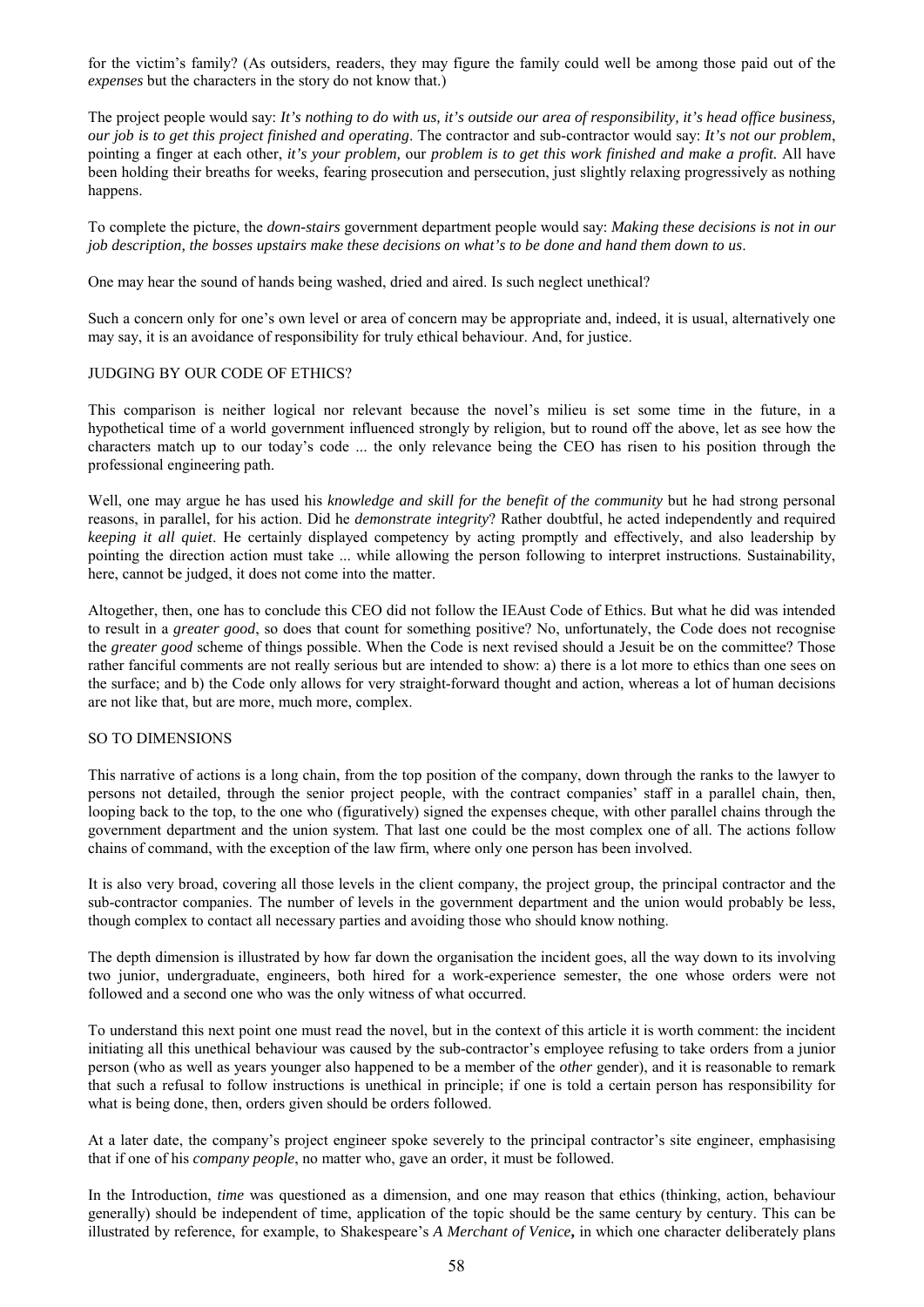to inflict grievous bodily harm on another ... reflection on that suggests very strongly that the writer was conscious of whatever ethical issues were involved ... but common knowledge, today, shows similar intentions, as in the above illustrative narrative. Therefore, one can only conclude that while the concept of ethics should be consistent and continuing, the application certainly is not.

## A SUMMARY

The novel was not written to illustrate ethical and/or unethical behaviour and this author is, therefore, indebted to George Anastas (PE, USA) for pointing it out [8].

So what have we? While agreeing it is all fiction, readers may have an uneasy feeling (encouraged by reading items in the daily press) that events, such as described in this novel do occur, money flows in directions, which will stall action, silence voices, dry up inkwells, delete passages from hard discs, *et cetera*, in real life.

The value of such a fictional presentation, apart for providing a relaxing (dramatic in parts) read, it can act as a warning that trying to cover up something undesirable may proceed through a long and broad and deep path, involving many people and (if funding is available) considerable cost. At an elementary, personal and prosaic level the warning is; ethics is related to morality, which means behaving properly to others and in all circumstances ... with the best of overall intentions.

Quoting again from the previous article, consider this from Townsend, the arch-heretic of management: *If you have to have a policy manual, publish the Ten Commandments* [9].

## **CONCLUSIONS**

This work of fiction illustrates how seeking to avoid a worst case outcome can require acting unethically and, then, leading, causing, inviting, others to follow similarly, first via the chain of command and, then, into other organisations. The plot's logical follow-through is inescapable.

So, this final thought is that although ethical behaviour is said to be what makes us human, our human nature, being what it is, means there are those among us who will, most probably, always act in whatever way is necessary to avoid the end point of any worst case scenario sensed. Under some circumstances the temptation to work towards the greater good for tribe, clan, family, sept and self may be irresistible. And (another paradox), perhaps that quality is what identifies us as human?

#### REFERENCES

- 1. Ward, R.B., *A Project in Ammonia.* Melbourne: Sid Harta Publishers Pty. Ltd. (2012).
- 2. Ward, R.B., Educating ethics*. World Transactions on Engng. and Technol. Educ.,* 4, **1**, 43-48 (2005).
- 3. Ward, R.B., Some conclusions from student reactions to small-e ethical dilemmas. *Proc. 3rd Annual Conf. for Professional and Applied Ethics*. Wagga Wagga (1996).
- 4. Ward, R.B. Extension of small-e ethical dilemmas: comparison of students in two countries. *Proc. Inter. Conf. on Engng. and Technol. Manage. of the IEEE Engng Manage. Society*. Portland, Oregon (1996).
- 5. Garrett, T., *Business Ethics*. New York: Merideth Publishing Company (1966).
- 6. Higgins, T.J., *Basic Ethics*. New York: Benziger Bruce and Glencoe (1968).
- 7. Institution of Engineers, Australia. Code of Ethics. Canberra: IEAust. (1994).
- 8. Anastas, G., Email letter to Sid Harta Pty. Ltd, copy to R. Ward, dated 7th September (2011).
- 9. Townsend, R., Up the Organisation. London: Hodder and Stoughton (1970).

#### BIOGRAPHY



Ronald Bentley Ward arrived in Sydney, New South Wales, on 6th October, 1928. He attended early schools in inner suburbs, then, Sydney Technical High School, still recognised as the one for engineers and scientists, which was in the 1940s located close to the city, now in a southern suburb. After passing the Leaving Certificate in 1945, he worked as an apprentice, then, as a tradesman toolmaker at the Commonwealth Aircraft Corporation from 1946 to 1954. He, then, moved from aircraft engine manufacture to chemicals and worked with several firms in engineering positions up to 1979 when he opened his own consulting firm, specialising in project management. In 1984, he became a lecturer at the New South Wales Institute of Technology, which became the University of Technology, Sydney, and retired from that position in 2001. While working in industry, he completed a trades course in

fitting and machining, the Associateship Diploma (Mechanical Engineering) of the Sydney Technical College, Bachelor of Engineering at the University of New South Wales, and Master of Business Administration at Macquarie University. During the years at the University of Technology he returned to the University of New South Wales to research a thesis on the relationship between hazards and management practices in the chemical industry and was awarded the degree of